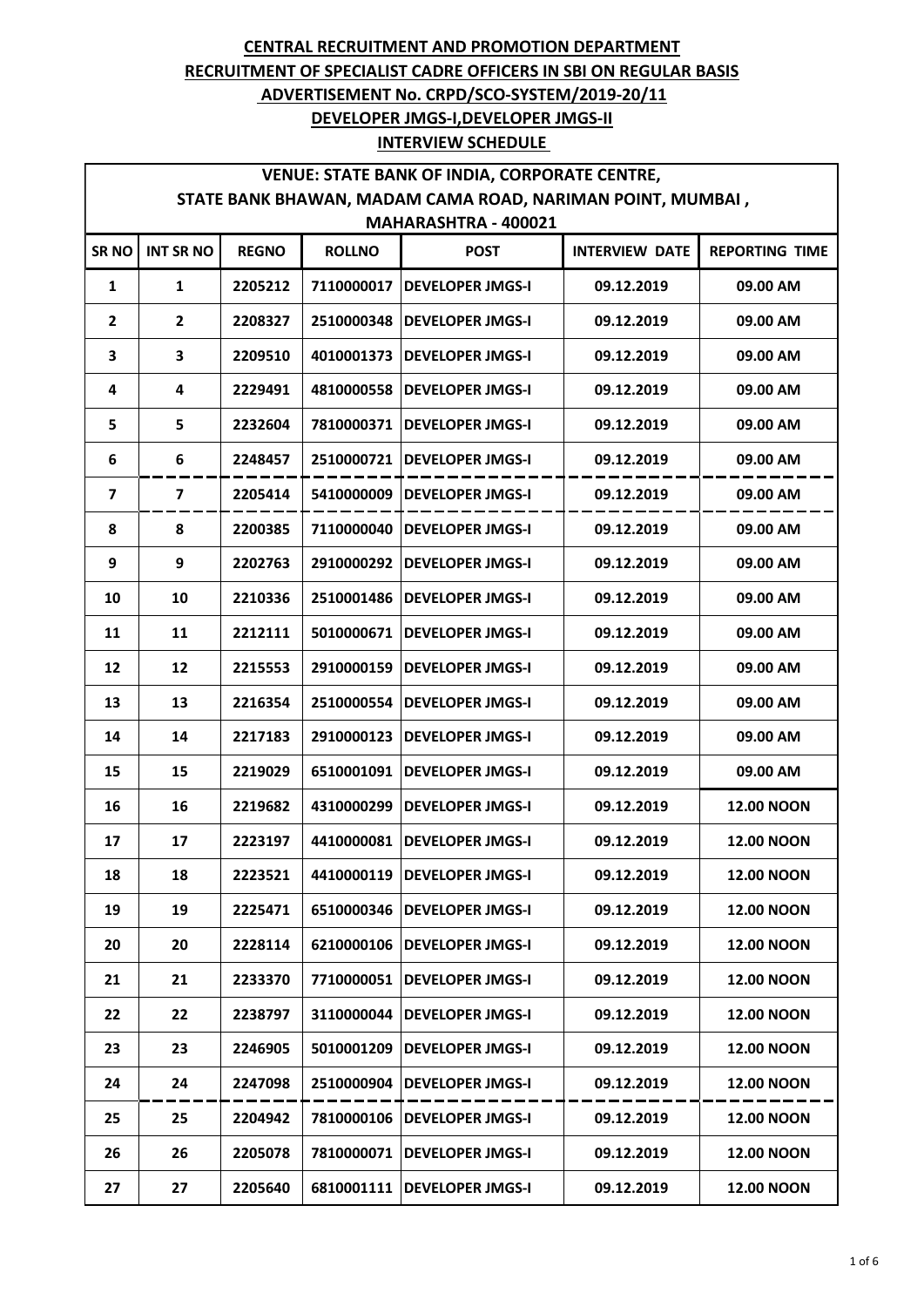| <b>VENUE: STATE BANK OF INDIA, CORPORATE CENTRE,</b><br>STATE BANK BHAWAN, MADAM CAMA ROAD, NARIMAN POINT, MUMBAI, |                  |              |               |                                     |                       |                       |  |
|--------------------------------------------------------------------------------------------------------------------|------------------|--------------|---------------|-------------------------------------|-----------------------|-----------------------|--|
| SR <sub>NO</sub>                                                                                                   | <b>INT SR NO</b> | <b>REGNO</b> | <b>ROLLNO</b> | MAHARASHTRA - 400021<br><b>POST</b> | <b>INTERVIEW DATE</b> | <b>REPORTING TIME</b> |  |
| 28                                                                                                                 | 28               | 2209447      | 4010001386    | <b>DEVELOPER JMGS-I</b>             | 09.12.2019            | <b>12.00 NOON</b>     |  |
| 29                                                                                                                 | 29               | 2213828      | 3310000012    | <b>DEVELOPER JMGS-I</b>             | 09.12.2019            | <b>12.00 NOON</b>     |  |
| 30                                                                                                                 | 30               | 2214013      | 5010000585    | <b>DEVELOPER JMGS-I</b>             | 09.12.2019            | <b>12.00 NOON</b>     |  |
| 31                                                                                                                 | 31               | 2214840      | 5010001183    | <b>DEVELOPER JMGS-I</b>             | 10.12.2019            | 09.00 AM              |  |
| 32                                                                                                                 | 32               | 2221193      | 6210000195    | <b>DEVELOPER JMGS-I</b>             | 10.12.2019            | 09.00 AM              |  |
| 33                                                                                                                 | 33               | 2223663      | 6210000061    | <b>DEVELOPER JMGS-I</b>             | 10.12.2019            | 09.00 AM              |  |
| 34                                                                                                                 | 34               | 2231683      | 4010000655    | <b>DEVELOPER JMGS-I</b>             | 10.12.2019            | 09.00 AM              |  |
| 35                                                                                                                 | 35               | 2236878      | 3510000015    | <b>DEVELOPER JMGS-I</b>             | 10.12.2019            | 09.00 AM              |  |
| 36                                                                                                                 | 36               | 2238365      | 6310000005    | <b>DEVELOPER JMGS-I</b>             | 10.12.2019            | 09.00 AM              |  |
| 37                                                                                                                 | 37               | 2241814      | 1310000112    | <b>DEVELOPER JMGS-I</b>             | 10.12.2019            | 09.00 AM              |  |
| 38                                                                                                                 | 38               | 2245963      | 2510000965    | <b>DEVELOPER JMGS-I</b>             | 10.12.2019            | 09.00 AM              |  |
| 39                                                                                                                 | 39               | 2246297      | 4310000211    | <b>DEVELOPER JMGS-I</b>             | 10.12.2019            | 09.00 AM              |  |
| 40                                                                                                                 | $\mathbf{1}$     | 2205144      | 6510000622    | <b>DEVELOPER MMGS-II</b>            | 10.12.2019            | 09.00 AM              |  |
| 41                                                                                                                 | $\overline{2}$   | 2205270      | 4810000058    | <b>DEVELOPER MMGS-II</b>            | 10.12.2019            | 09.00 AM              |  |
| 42                                                                                                                 | 3                | 2207629      | 4810001159    | <b>DEVELOPER MMGS-II</b>            | 10.12.2019            | 09.00 AM              |  |
| 43                                                                                                                 | 4                | 2208422      | 7810000417    | <b>DEVELOPER MMGS-II</b>            | 10.12.2019            | 09.00 AM              |  |
| 44                                                                                                                 | 5                | 2211920      | 3110000110    | <b>DEVELOPER MMGS-II</b>            | 10.12.2019            | 09.00 AM              |  |
| 45                                                                                                                 | 6                | 2213885      | 2510001416    | <b>DEVELOPER MMGS-II</b>            | 10.12.2019            | 09.00 AM              |  |
| 46                                                                                                                 | 7                | 2215683      | 4410000181    | <b>DEVELOPER MMGS-II</b>            | 10.12.2019            | <b>12.00 NOON</b>     |  |
| 47                                                                                                                 | 8                | 2218256      | 4810000321    | <b>DEVELOPER MMGS-II</b>            | 10.12.2019            | <b>12.00 NOON</b>     |  |
| 48                                                                                                                 | 9                | 2218787      | 7810000121    | <b>DEVELOPER MMGS-II</b>            | 10.12.2019            | <b>12.00 NOON</b>     |  |
| 49                                                                                                                 | 10               | 2225495      | 4810000856    | <b>DEVELOPER MMGS-II</b>            | 10.12.2019            | <b>12.00 NOON</b>     |  |
| 50                                                                                                                 | 11               | 2226459      | 2910000209    | <b>DEVELOPER MMGS-II</b>            | 10.12.2019            | <b>12.00 NOON</b>     |  |
| 51                                                                                                                 | 12               | 2229809      | 7810000153    | <b>DEVELOPER MMGS-II</b>            | 10.12.2019            | <b>12.00 NOON</b>     |  |
| 52                                                                                                                 | 13               | 2231311      | 4010000284    | <b>DEVELOPER MMGS-II</b>            | 10.12.2019            | <b>12.00 NOON</b>     |  |
| 53                                                                                                                 | 14               | 2232122      | 4010001087    | <b>DEVELOPER MMGS-II</b>            | 10.12.2019            | <b>12.00 NOON</b>     |  |
| 54                                                                                                                 | 15               | 2238983      | 4810000898    | <b>DEVELOPER MMGS-II</b>            | 10.12.2019            | <b>12.00 NOON</b>     |  |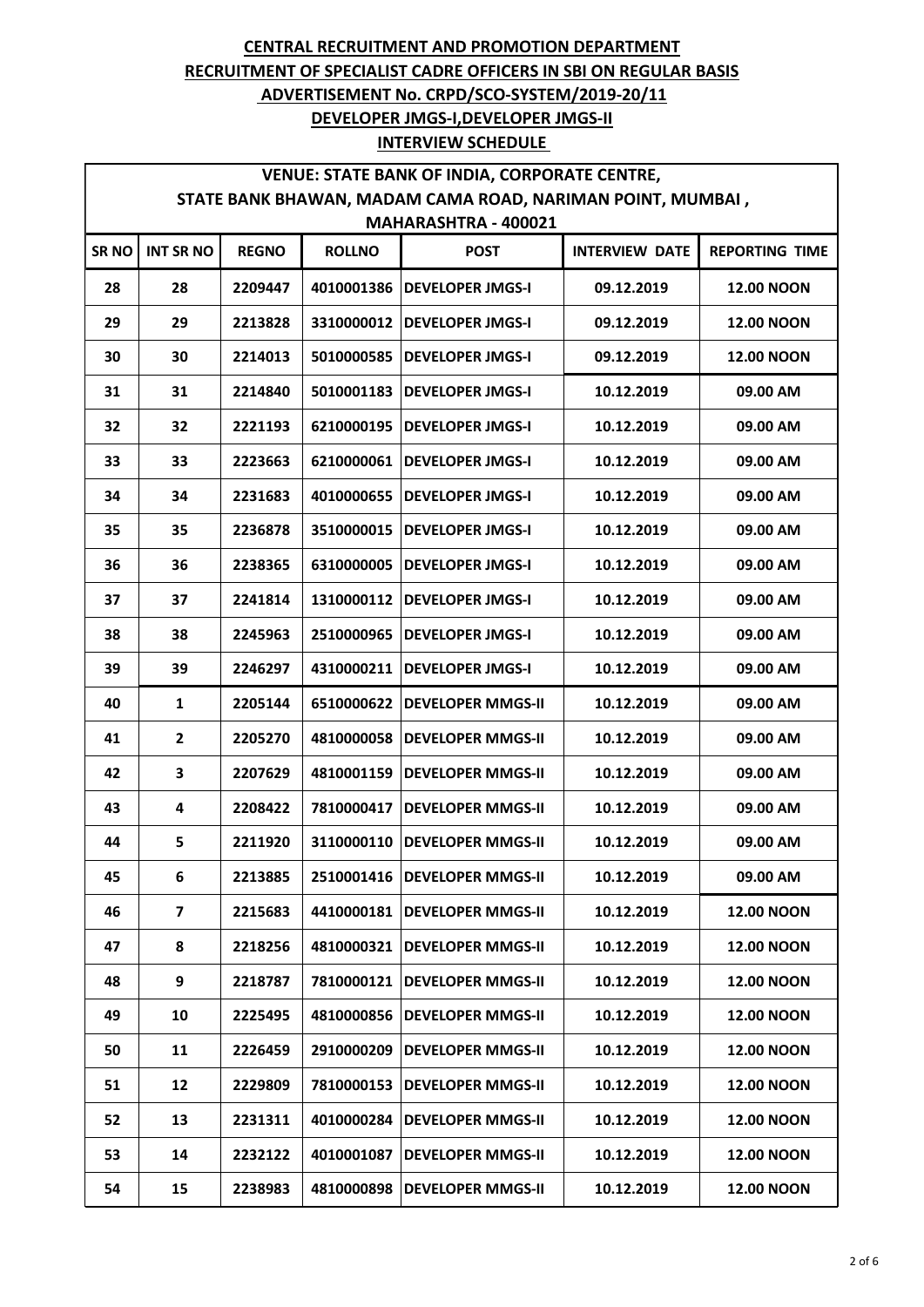| <b>VENUE: STATE BANK OF INDIA, CORPORATE CENTRE,</b><br>STATE BANK BHAWAN, MADAM CAMA ROAD, NARIMAN POINT, MUMBAI, |                  |              |               |                          |                       |                       |  |
|--------------------------------------------------------------------------------------------------------------------|------------------|--------------|---------------|--------------------------|-----------------------|-----------------------|--|
| MAHARASHTRA - 400021                                                                                               |                  |              |               |                          |                       |                       |  |
| <b>SRNO</b>                                                                                                        | <b>INT SR NO</b> | <b>REGNO</b> | <b>ROLLNO</b> | <b>POST</b>              | <b>INTERVIEW DATE</b> | <b>REPORTING TIME</b> |  |
| 55                                                                                                                 | 16               | 2244721      | 4010001083    | <b>DEVELOPER MMGS-II</b> | 10.12.2019            | <b>12.00 NOON</b>     |  |
| 56                                                                                                                 | 17               | 2202760      | 3410000010    | <b>DEVELOPER MMGS-II</b> | 10.12.2019            | <b>12.00 NOON</b>     |  |
| 57                                                                                                                 | 18               | 2221897      | 4010000659    | <b>DEVELOPER MMGS-II</b> | 10.12.2019            | <b>12.00 NOON</b>     |  |
| 58                                                                                                                 | 19               | 2225048      | 4810000959    | <b>DEVELOPER MMGS-II</b> | 10.12.2019            | <b>12.00 NOON</b>     |  |
| 59                                                                                                                 | 20               | 2225521      | 2810000395    | <b>DEVELOPER MMGS-II</b> | 10.12.2019            | <b>12.00 NOON</b>     |  |
| 60                                                                                                                 | 21               | 2202303      | 4810000847    | <b>DEVELOPER MMGS-II</b> | 11.12.2019            | 09.00 AM              |  |
| 61                                                                                                                 | 22               | 2202714      | 6810001156    | <b>DEVELOPER MMGS-II</b> | 11.12.2019            | 09.00 AM              |  |
| 62                                                                                                                 | 23               | 2213884      | 7810000392    | <b>DEVELOPER MMGS-II</b> | 11.12.2019            | 09.00 AM              |  |
| 63                                                                                                                 | 24               | 2217603      | 6810000206    | <b>DEVELOPER MMGS-II</b> | 11.12.2019            | 09.00 AM              |  |
| 64                                                                                                                 | 25               | 2217908      | 4410000007    | <b>DEVELOPER MMGS-II</b> | 11.12.2019            | 09.00 AM              |  |
| 65                                                                                                                 | 26               | 2218748      | 2710000234    | <b>DEVELOPER MMGS-II</b> | 11.12.2019            | 09.00 AM              |  |
| 66                                                                                                                 | 27               | 2218804      | 4310000149    | <b>DEVELOPER MMGS-II</b> | 11.12.2019            | 09.00 AM              |  |
| 67                                                                                                                 | 28               | 2220291      | 2510001603    | <b>DEVELOPER MMGS-II</b> | 11.12.2019            | 09.00 AM              |  |
| 68                                                                                                                 | 29               | 2222070      | 7410000043    | <b>DEVELOPER MMGS-II</b> | 11.12.2019            | 09.00 AM              |  |
| 69                                                                                                                 | 30               | 2222999      | 2510001404    | <b>DEVELOPER MMGS-II</b> | 11.12.2019            | 09.00 AM              |  |
| 70                                                                                                                 | 31               | 2224553      | 4010001732    | <b>DEVELOPER MMGS-II</b> | 11.12.2019            | 09.00 AM              |  |
| 71                                                                                                                 | 32               | 2232022      | 4810000722    | <b>DEVELOPER MMGS-II</b> | 11.12.2019            | 09.00 AM              |  |
| 72                                                                                                                 | 33               | 2232170      | 2510000762    | <b>DEVELOPER MMGS-II</b> | 11.12.2019            | 09.00 AM              |  |
| 73                                                                                                                 | 34               | 2232251      | 6510000862    | <b>DEVELOPER MMGS-II</b> | 11.12.2019            | 09.00 AM              |  |
| 74                                                                                                                 | 35               | 2232358      | 2510001636    | <b>DEVELOPER MMGS-II</b> | 11.12.2019            | 09.00 AM              |  |
| 75                                                                                                                 | 36               | 2232854      | 3010000012    | <b>DEVELOPER MMGS-II</b> | 11.12.2019            | 09.00 AM              |  |
| 76                                                                                                                 | 37               | 2233484      | 4410000254    | <b>DEVELOPER MMGS-II</b> | 11.12.2019            | <b>12.00 NOON</b>     |  |
| 77                                                                                                                 | 38               | 2235010      | 4310000179    | <b>DEVELOPER MMGS-II</b> | 11.12.2019            | <b>12.00 NOON</b>     |  |
| 78                                                                                                                 | 39               | 2235436      | 4810000280    | <b>DEVELOPER MMGS-II</b> | 11.12.2019            | <b>12.00 NOON</b>     |  |
| 79                                                                                                                 | 40               | 2235479      | 6810001399    | <b>DEVELOPER MMGS-II</b> | 11.12.2019            | <b>12.00 NOON</b>     |  |
| 80                                                                                                                 | 41               | 2236091      | 6810000415    | <b>DEVELOPER MMGS-II</b> | 11.12.2019            | <b>12.00 NOON</b>     |  |
| 81                                                                                                                 | 42               | 2236205      | 1510000004    | <b>DEVELOPER MMGS-II</b> | 11.12.2019            | <b>12.00 NOON</b>     |  |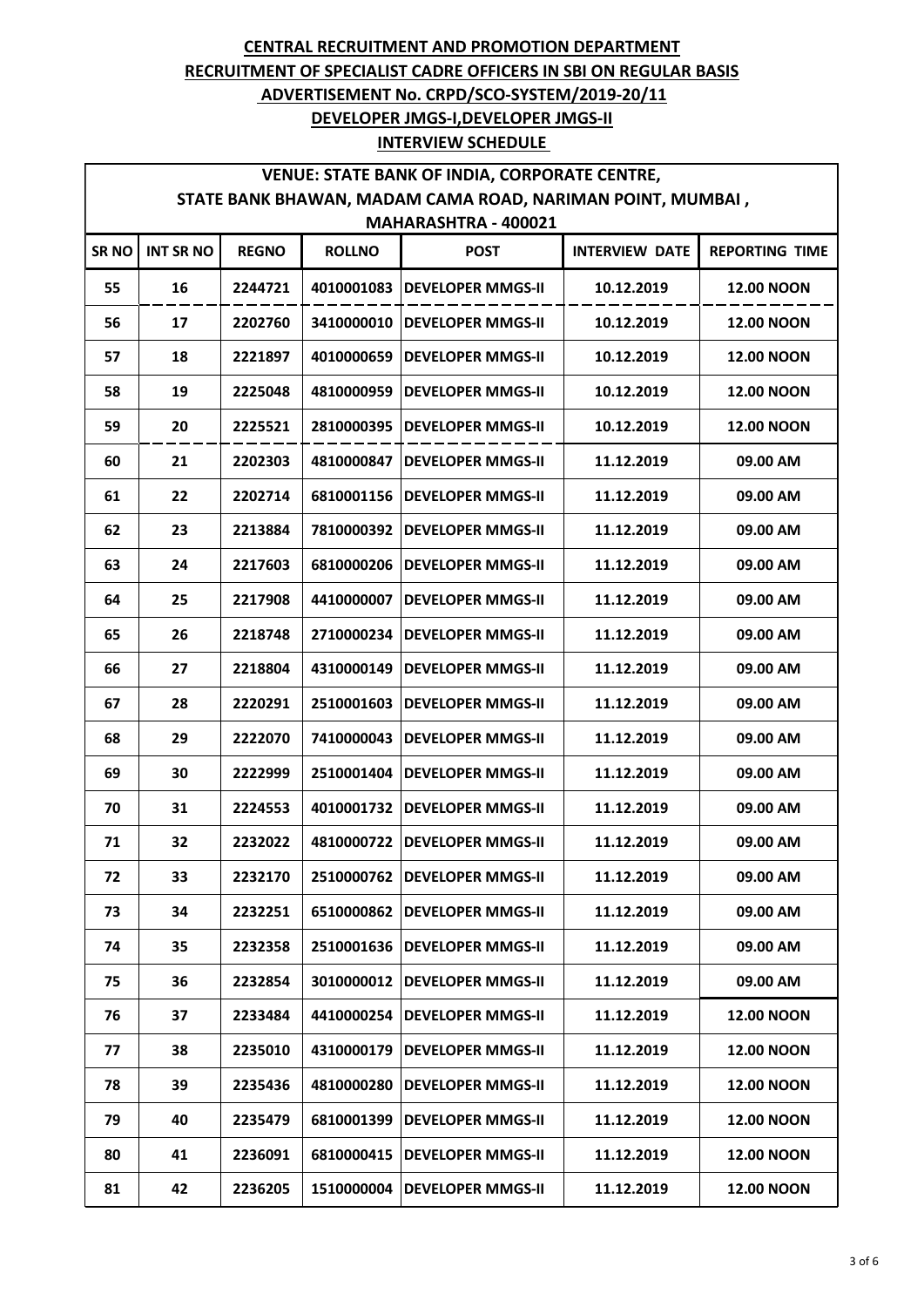| <b>VENUE: STATE BANK OF INDIA, CORPORATE CENTRE,</b><br>STATE BANK BHAWAN, MADAM CAMA ROAD, NARIMAN POINT, MUMBAI,<br>MAHARASHTRA - 400021 |                  |              |               |                          |                       |                       |  |
|--------------------------------------------------------------------------------------------------------------------------------------------|------------------|--------------|---------------|--------------------------|-----------------------|-----------------------|--|
| <b>SRNO</b>                                                                                                                                | <b>INT SR NO</b> | <b>REGNO</b> | <b>ROLLNO</b> | <b>POST</b>              | <b>INTERVIEW DATE</b> | <b>REPORTING TIME</b> |  |
| 82                                                                                                                                         | 43               | 2237184      | 7810000507    | <b>DEVELOPER MMGS-II</b> | 11.12.2019            | <b>12.00 NOON</b>     |  |
| 83                                                                                                                                         | 44               | 2237634      | 2710000211    | <b>DEVELOPER MMGS-II</b> | 11.12.2019            | <b>12.00 NOON</b>     |  |
| 84                                                                                                                                         | 45               | 2238769      | 4810001090    | <b>DEVELOPER MMGS-II</b> | 11.12.2019            | <b>12.00 NOON</b>     |  |
| 85                                                                                                                                         | 46               | 2238853      | 4010000439    | <b>DEVELOPER MMGS-II</b> | 11.12.2019            | <b>12.00 NOON</b>     |  |
| 86                                                                                                                                         | 47               | 2238880      | 2010000184    | <b>DEVELOPER MMGS-II</b> | 11.12.2019            | <b>12.00 NOON</b>     |  |
| 87                                                                                                                                         | 48               | 2239785      | 4810000719    | <b>DEVELOPER MMGS-II</b> | 11.12.2019            | <b>12.00 NOON</b>     |  |
| 88                                                                                                                                         | 49               | 2240014      | 6810001178    | <b>DEVELOPER MMGS-II</b> | 11.12.2019            | <b>12.00 NOON</b>     |  |
| 89                                                                                                                                         | 50               | 2242934      | 2310000011    | <b>DEVELOPER MMGS-II</b> | 11.12.2019            | <b>12.00 NOON</b>     |  |
| 90                                                                                                                                         | 51               | 2245010      | 4810001364    | <b>DEVELOPER MMGS-II</b> | 11.12.2019            | <b>12.00 NOON</b>     |  |
| 91                                                                                                                                         | 52               | 2246162      | 4510000244    | <b>DEVELOPER MMGS-II</b> | 11.12.2019            | <b>12.00 NOON</b>     |  |
| 92                                                                                                                                         | 53               | 2247069      | 6810000756    | <b>DEVELOPER MMGS-II</b> | 11.12.2019            | <b>12.00 NOON</b>     |  |
| 93                                                                                                                                         | 54               | 2235447      | 6810000498    | <b>DEVELOPER MMGS-II</b> | 12.12.2019            | 09.00 AM              |  |
| 94                                                                                                                                         | 55               | 2202034      | 5010001365    | <b>DEVELOPER MMGS-II</b> | 12.12.2019            | 09.00 AM              |  |
| 95                                                                                                                                         | 56               | 2202048      | 4810000179    | <b>DEVELOPER MMGS-II</b> | 12.12.2019            | 09.00 AM              |  |
| 96                                                                                                                                         | 57               | 2202135      | 7810000273    | <b>DEVELOPER MMGS-II</b> | 12.12.2019            | 09.00 AM              |  |
| 97                                                                                                                                         | 58               | 2202892      | 4810001790    | <b>DEVELOPER MMGS-II</b> | 12.12.2019            | 09.00 AM              |  |
| 98                                                                                                                                         | 59               | 2204171      | 4010001312    | <b>DEVELOPER MMGS-II</b> | 12.12.2019            | 09.00 AM              |  |
| 99                                                                                                                                         | 60               | 2205591      | 6810001110    | <b>DEVELOPER MMGS-II</b> | 12.12.2019            | 09.00 AM              |  |
| 100                                                                                                                                        | 61               | 2206415      | 4010001395    | <b>DEVELOPER MMGS-II</b> | 12.12.2019            | 09.00 AM              |  |
| 101                                                                                                                                        | 62               | 2207799      | 5510000025    | <b>DEVELOPER MMGS-II</b> | 12.12.2019            | 09.00 AM              |  |
| 102                                                                                                                                        | 63               | 2207998      | 2910000097    | <b>DEVELOPER MMGS-II</b> | 12.12.2019            | 09.00 AM              |  |
| 103                                                                                                                                        | 64               | 2208807      | 2510001657    | <b>DEVELOPER MMGS-II</b> | 12.12.2019            | 09.00 AM              |  |
| 104                                                                                                                                        | 65               | 2211896      | 4310000174    | <b>DEVELOPER MMGS-II</b> | 12.12.2019            | 09.00 AM              |  |
| 105                                                                                                                                        | 66               | 2212264      | 6810000936    | <b>DEVELOPER MMGS-II</b> | 12.12.2019            | 09.00 AM              |  |
| 106                                                                                                                                        | 67               | 2213299      | 7810000079    | <b>DEVELOPER MMGS-II</b> | 12.12.2019            | 09.00 AM              |  |
| 107                                                                                                                                        | 68               | 2213482      | 2910000068    | <b>DEVELOPER MMGS-II</b> | 12.12.2019            | 09.00 AM              |  |
| 108                                                                                                                                        | 69               | 2213978      | 2510001565    | <b>DEVELOPER MMGS-II</b> | 12.12.2019            | <b>12.00 NOON</b>     |  |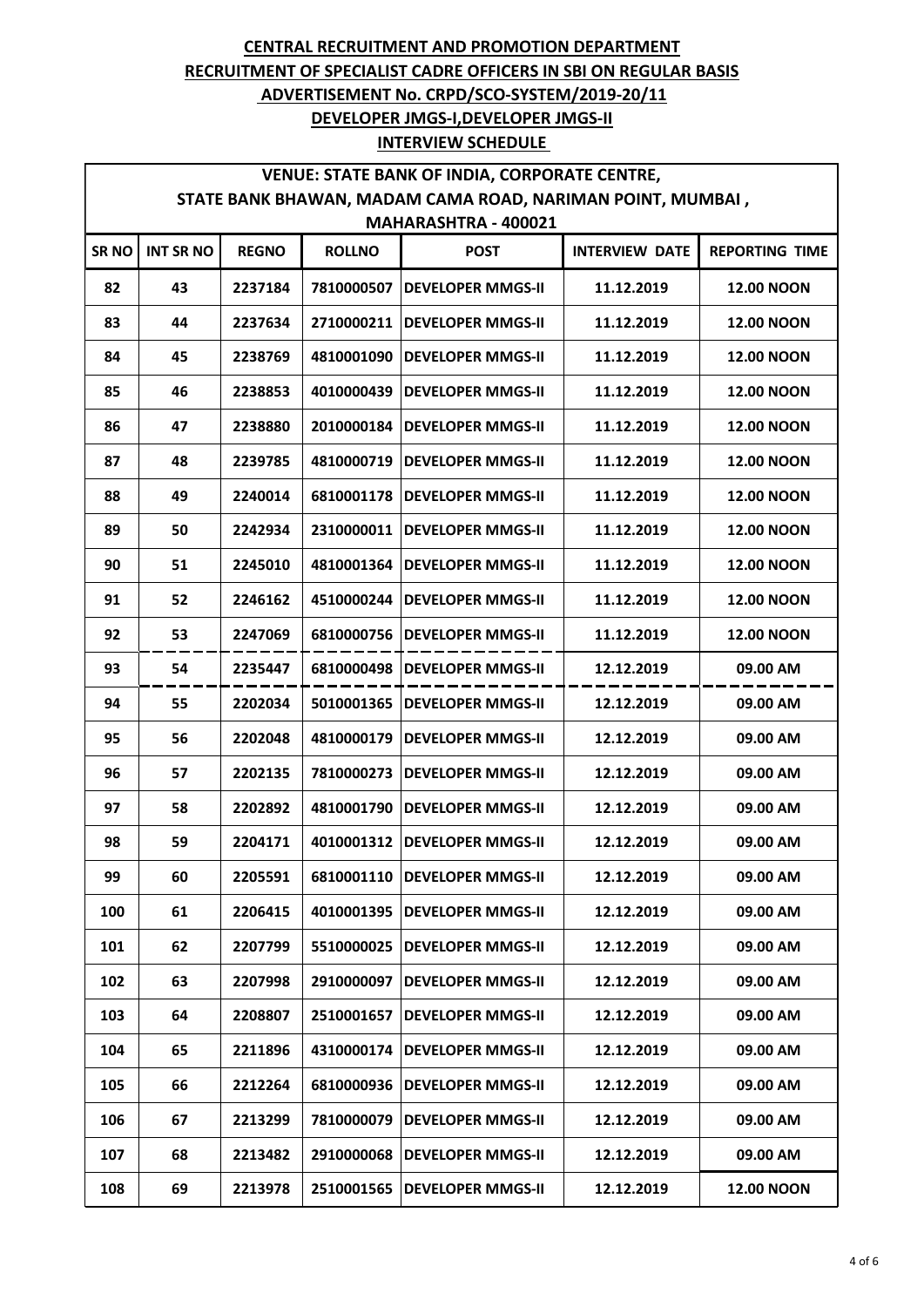| <b>VENUE: STATE BANK OF INDIA, CORPORATE CENTRE,</b><br>STATE BANK BHAWAN, MADAM CAMA ROAD, NARIMAN POINT, MUMBAI, |                  |              |               |                                     |                       |                       |  |
|--------------------------------------------------------------------------------------------------------------------|------------------|--------------|---------------|-------------------------------------|-----------------------|-----------------------|--|
| SR <sub>NO</sub>                                                                                                   | <b>INT SR NO</b> | <b>REGNO</b> | <b>ROLLNO</b> | MAHARASHTRA - 400021<br><b>POST</b> | <b>INTERVIEW DATE</b> | <b>REPORTING TIME</b> |  |
| 109                                                                                                                | 70               | 2216005      | 4010000329    | <b>DEVELOPER MMGS-II</b>            | 12.12.2019            | <b>12.00 NOON</b>     |  |
| 110                                                                                                                | 71               | 2216274      | 7010000006    | <b>DEVELOPER MMGS-II</b>            | 12.12.2019            | <b>12.00 NOON</b>     |  |
| 111                                                                                                                | 72               | 2216695      | 4810001710    | <b>DEVELOPER MMGS-II</b>            | 12.12.2019            | <b>12.00 NOON</b>     |  |
| 112                                                                                                                | 73               | 2219498      | 4010000169    | <b>DEVELOPER MMGS-II</b>            | 12.12.2019            | <b>12.00 NOON</b>     |  |
| 113                                                                                                                | 74               | 2219985      | 2910000009    | <b>DEVELOPER MMGS-II</b>            | 12.12.2019            | <b>12.00 NOON</b>     |  |
| 114                                                                                                                | 75               | 2220458      | 6810000069    | <b>DEVELOPER MMGS-II</b>            | 12.12.2019            | <b>12.00 NOON</b>     |  |
| 115                                                                                                                | 76               | 2221844      | 6510000975    | <b>DEVELOPER MMGS-II</b>            | 12.12.2019            | <b>12.00 NOON</b>     |  |
| 116                                                                                                                | 77               | 2222058      | 4010001881    | <b>DEVELOPER MMGS-II</b>            | 12.12.2019            | <b>12.00 NOON</b>     |  |
| 117                                                                                                                | 78               | 2222694      | 4810000885    | <b>DEVELOPER MMGS-II</b>            | 12.12.2019            | <b>12.00 NOON</b>     |  |
| 118                                                                                                                | 79               | 2223498      | 4010000293    | <b>DEVELOPER MMGS-II</b>            | 12.12.2019            | <b>12.00 NOON</b>     |  |
| 119                                                                                                                | 80               | 2226103      | 4010000433    | <b>DEVELOPER MMGS-II</b>            | 12.12.2019            | <b>12.00 NOON</b>     |  |
| 120                                                                                                                | 81               | 2226669      | 5010001617    | <b>DEVELOPER MMGS-II</b>            | 12.12.2019            | <b>12.00 NOON</b>     |  |
| 121                                                                                                                | 82               | 2227113      | 4010001441    | <b>DEVELOPER MMGS-II</b>            | 12.12.2019            | <b>12.00 NOON</b>     |  |
| 122                                                                                                                | 83               | 2227907      | 2510000679    | <b>DEVELOPER MMGS-II</b>            | 12.12.2019            | <b>12.00 NOON</b>     |  |
| 123                                                                                                                | 84               | 2227921      | 2510000211    | <b>DEVELOPER MMGS-II</b>            | 13.12.2019            | 09.00 AM              |  |
| 124                                                                                                                | 85               | 2228649      | 6810001188    | <b>DEVELOPER MMGS-II</b>            | 13.12.2019            | 09.00 AM              |  |
| 125                                                                                                                | 86               | 2229205      | 2910000365    | <b>DEVELOPER MMGS-II</b>            | 13.12.2019            | 09.00 AM              |  |
| 126                                                                                                                | 87               | 2230046      |               | 2910000114 DEVELOPER MMGS-II        | 13.12.2019            | 09.00 AM              |  |
| 127                                                                                                                | 88               | 2230542      | 2510001213    | <b>DEVELOPER MMGS-II</b>            | 13.12.2019            | 09.00 AM              |  |
| 128                                                                                                                | 89               | 2231706      | 2510000258    | <b>DEVELOPER MMGS-II</b>            | 13.12.2019            | 09.00 AM              |  |
| 129                                                                                                                | 90               | 2232391      | 2510001488    | <b>DEVELOPER MMGS-II</b>            | 13.12.2019            | 09.00 AM              |  |
| 130                                                                                                                | 91               | 2234138      | 4010001286    | <b>DEVELOPER MMGS-II</b>            | 13.12.2019            | 09.00 AM              |  |
| 131                                                                                                                | 92               | 2234277      | 2510000989    | <b>DEVELOPER MMGS-II</b>            | 13.12.2019            | 09.00 AM              |  |
| 132                                                                                                                | 93               | 2235410      | 4810000132    | <b>DEVELOPER MMGS-II</b>            | 13.12.2019            | 09.00 AM              |  |
| 133                                                                                                                | 94               | 2235839      | 6210000199    | <b>DEVELOPER MMGS-II</b>            | 13.12.2019            | 09.00 AM              |  |
| 134                                                                                                                | 95               | 2236128      | 2910000154    | <b>DEVELOPER MMGS-II</b>            | 13.12.2019            | 09.00 AM              |  |
| 135                                                                                                                | 96               | 2236822      | 4010001540    | <b>DEVELOPER MMGS-II</b>            | 13.12.2019            | 09.00 AM              |  |